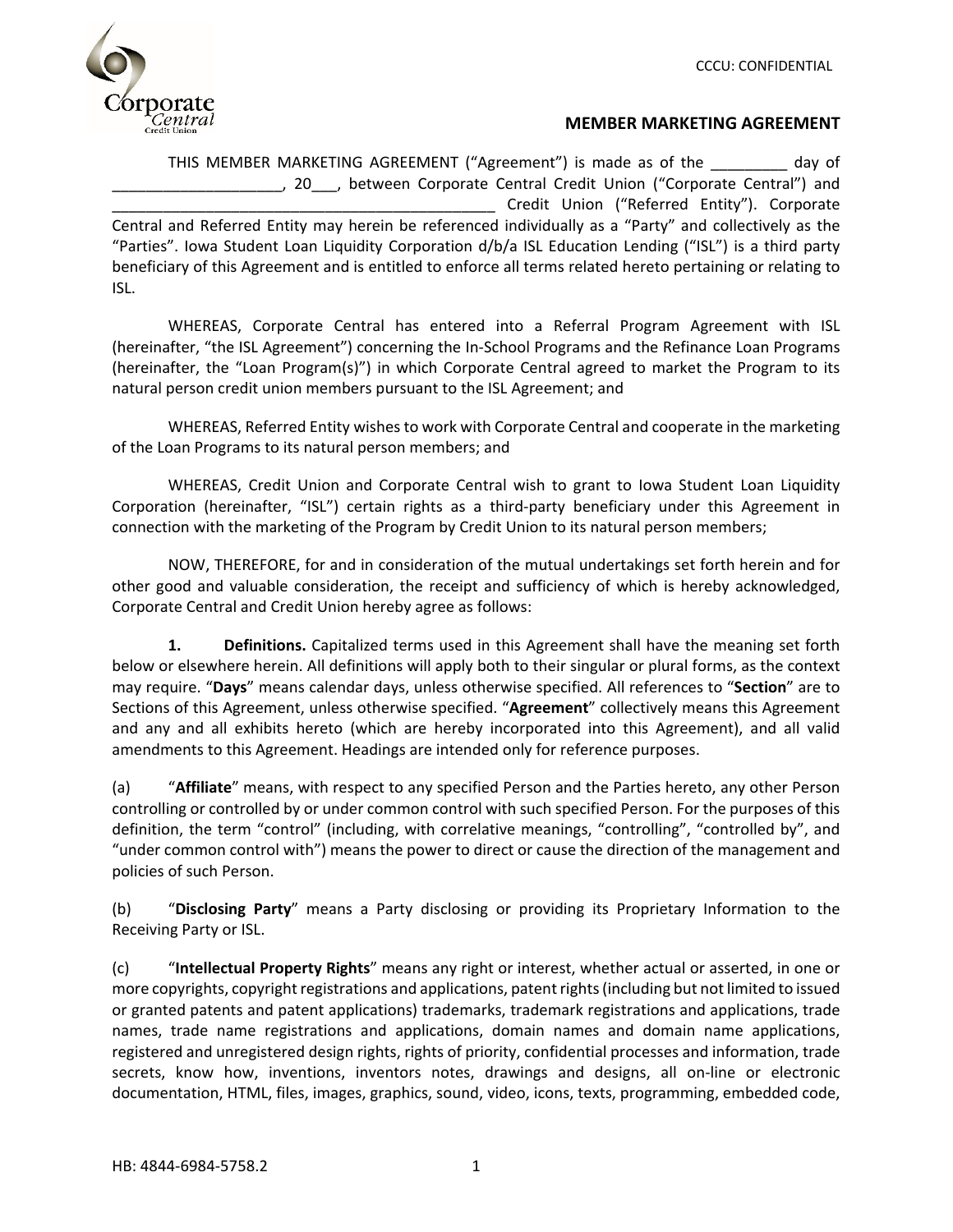computer code (both source and object), technical information necessary to frame a Website or to redirect users to another Website, including all rights in any of the foregoing, by whatever names those various rights may be known anywhere in the world, and all other rights of a like nature.

(d) "**ISL Service Marks**" means all registrations, trade names, trademarks, trade styles, trade dress, designs, logos, service marks and other related identifying marks licensed to or owned by ISL and used in connection with this Agreement, and includes any replacement, substitute, or successor registrations, trade names, trademarks, trade styles, trade dress, designs, logos, service marks and other related identifying marks.

(e) "**Losses**" means any and all demands, claims, actions or causes of action, assessments, damages, liabilities, interest, penalties, costs and expenses (including reasonable attorneys' fees and court costs) incurred in connection with any action, suit, proceeding, claim, appeal, demand, assessment or judgment, and any action seeking indemnification pursuant to this Agreement, and any appeals thereon, imposed upon or incurred by any Person entitled to be indemnified under this Agreement.

(f) "**Person**" means a natural person, a partnership, a corporation, a limited liability company, a joint stock company, a business trust or other entity or association.

(g) "**Proprietary Information**" means confidential information that a Party provides or receives pursuant to this Agreement that is: (i) a trade secret of the Disclosing Party; or (ii) is information which provides the Disclosing Party with a competitive business advantage, and if disclosed by the Receiving Party might cause competitive harm or otherwise adversely impact the interests of the Disclosing Party, including without limitation, any of the same relating to or owned by any Affiliate of the Disclosing Party. Proprietary Information shall not include any ideas and information that were:

Publicly known (including having fallen into public domain) at the time of Disclosing Party's communication thereof to Receiving Party, or becomes publicly known (or falls into public domain) through no breach of this Agreement by Receiving Party subsequent to the time of Disclosing Party's communication thereof to Receiving Party;

Lawfully or already in Receiving Party's possession at or prior to the time of disclosure and free of any obligation of confidentiality at the time of Disclosing Party's communication thereof;

Independently developed by Receiving Party or caused without reference to or reliance upon any of Disclosing Party's Proprietary Information; or

Previously or rightfully obtained by Receiving Party from a third party having the authorization to make such disclosure, and without any restriction, binder or requirement of confidentiality upon such disclosure.

(h) "**Receiving Party**" means a Party receiving Proprietary Information that is disclosed or provided by the Disclosing Party or ISL.

(i) "**Referral Materials**" means all promotional materials developed and provided by ISL and used by the Parties for use when marketing and promoting the Loan Programs as described herein, including, without limitation, any: websites, hyperlinks and web text; email copies; printed materials; brochures; telemarketing scripts; fliers; and mail inserts.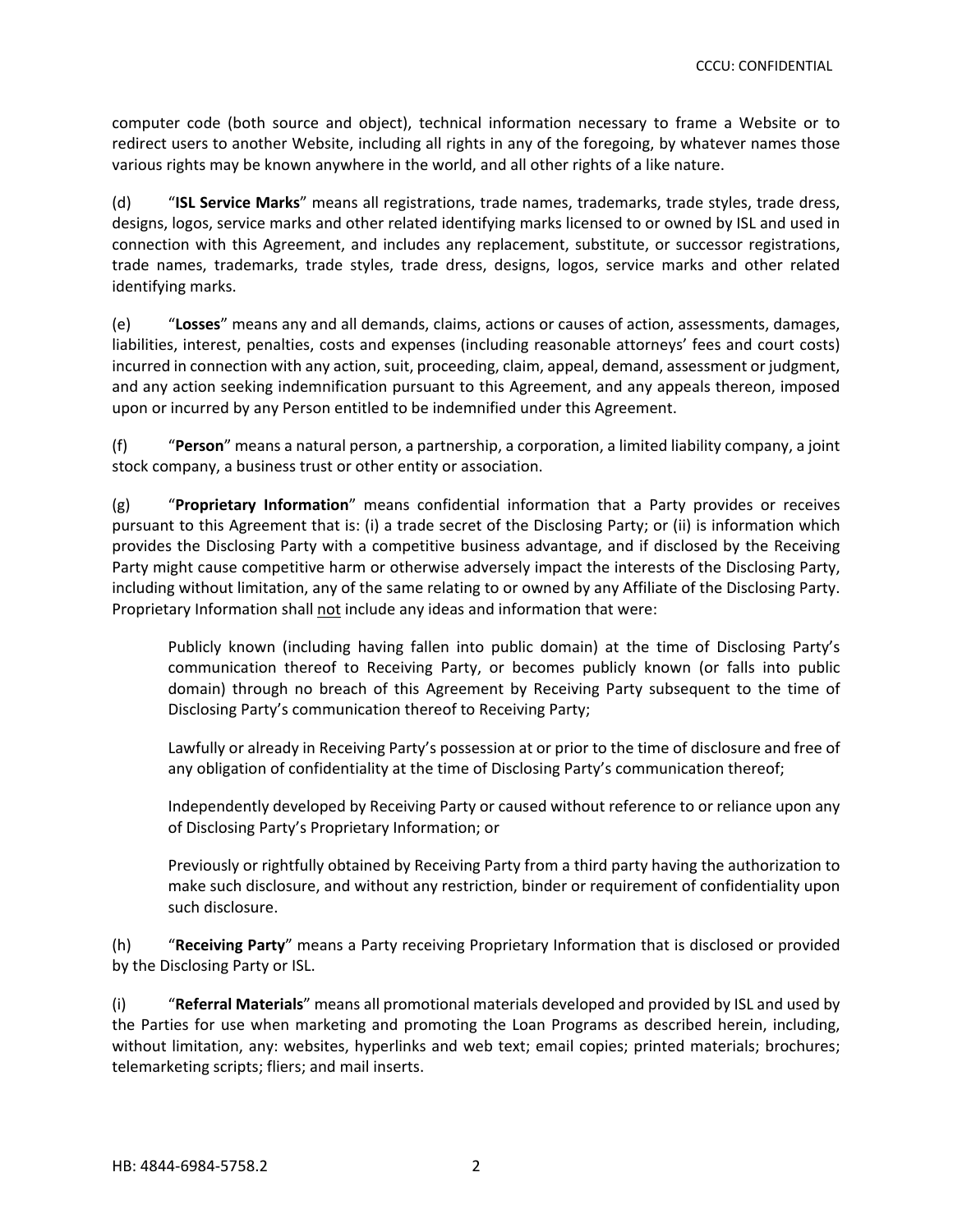## (i) **"Referred Entity"** means [

Credit Union], a participating entity subject to this Agreement, being a credit union and partner of Corporate Central, and receiving the Referral Materials and promoting the Loan Programs to its members pursuant to this Agreement.

(k) "**Referred Loans**" means any loans made pursuant the Loan Programsfor referred customers who are members of the Referred Entity as part of the Referral Program, usually identified via the designated URLs provided by ISL to the Referred Entities.

(l) "**Loan Program(s)**" means (a.) the in‐school loan programs called "Private Advance Education Loan Program" and "College Family Loan Program" (collectively, the "In‐School Loan Programs"); (b.) the refinance loan programs called "Reset Refinance Loan Program", "Reset Refinance Loan Program for In‐ School Borrowers", "Reset Refinance Loan Program for Medical Residents" and "Reset Refinance Loan for Medical and Dental Professionals" (collectively, the "Refinance Loan Programs"); and (c.) other in‐school or refinance loan programs that may be added from time to time. Each Loan Program may be referred to herein individually by itsspecific name hereunder. Loans made under any of the Loan Programs are Private Education Loans as defined in 12 CFR § 226.46(b)(5), which includes refinance or consolidation payoff loans.

# **2. Obligations of Referred Entity.** Referred Entity agrees to the following:

(a) Referred Entity consents to, and agrees to cooperate with ISL and Corporate Central in the marketing of the Loan Program(s) pursuant to which Loans will be made by ISL to Referred Entity's customers and/or members;

(b) Referred Entity agrees that (i) all marketing material relating to the Loan Program(s) (including, without limitation, portions of responses to Requests for Proposals or the like that refer to the Loan Program(s); Website content and email communication that refers to the Loan Program(s); and consumerfacing materials that refer to the Loan Program(s)) must receive the prior written approval of ISL before such Referral Materials is used, and Referred Entity will additionally provide ISL with copies of the final versions of all such materials for its records; (ii) it will not attempt to offer Loan Program(s) with any terms (whether interest rates, fees, or other terms) that differ from those approved by ISL to its other borrowers; (iii) it will not offer or market the Loan Program(s) to the borrowers at any particular school (or any campus, branch, or particular graduate or professional program that is part of such school) unless such school is approved by ISL for participation in the Loan Program;

(c) Referred Entity agrees that ISL is a third‐party beneficiary of this Agreement between Corporate Central and Referred Entity, and Referred Entity hereby grants to ISL the authority to enforce against it the third‐party beneficiary rights accorded ISL under this Agreement; and

(d) Referred Entity shall use its commercially reasonable efforts to develop an active market for, and to market, the Loan Program(s) to its natural person members.

(e) Referred Entity agrees to notify ISL in the event it receives any direct third party complaint(s) relating to ISL products.

## **3. Obligations of Corporate Central.** Corporate Central agrees to the following:

(a) Corporate Central agrees to cooperate with ISL and Referred Entity in the joint marketing activities contemplated by this Agreement;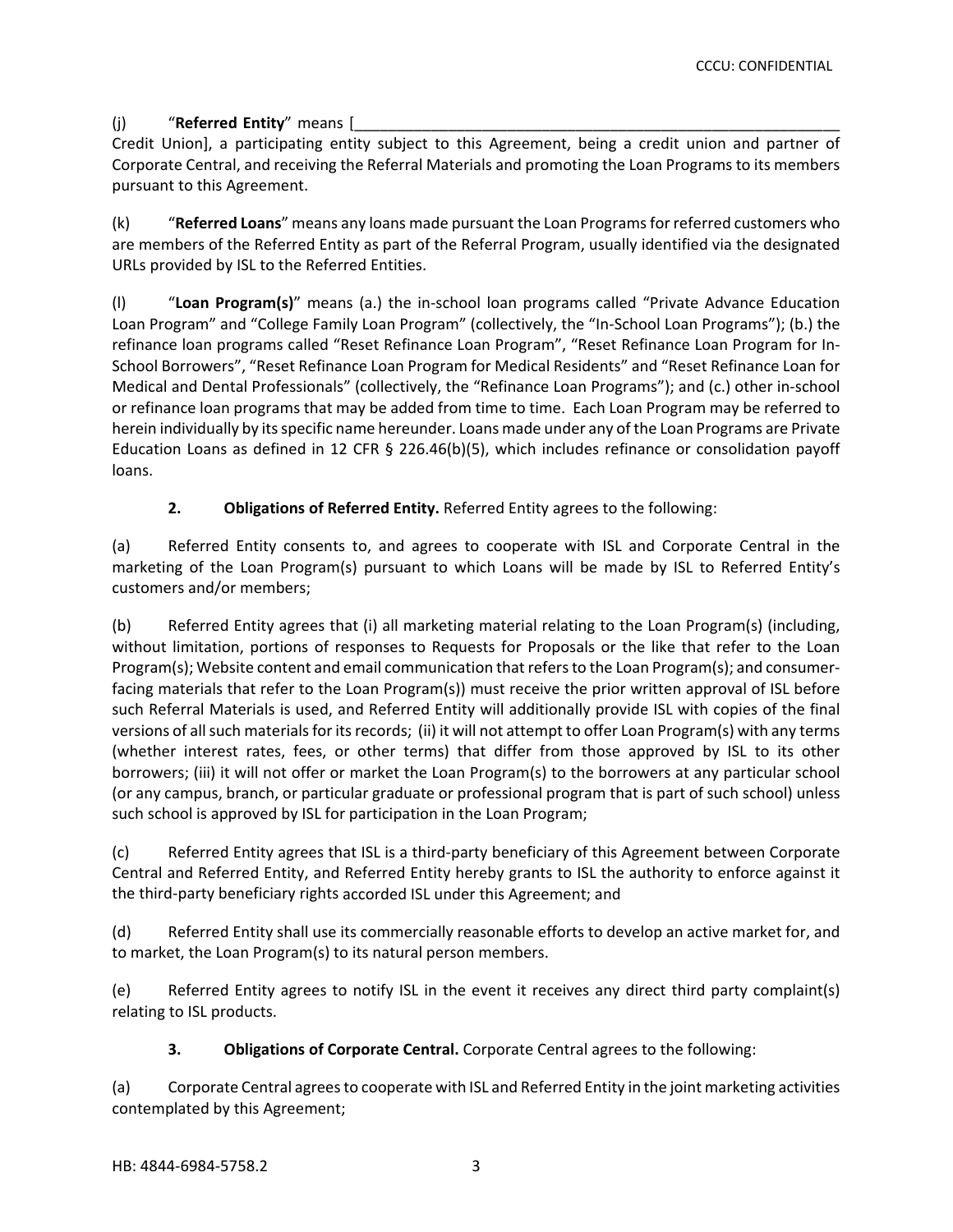(b) Corporate Central agrees that ISL is a third‐party beneficiary of this Agreement between Corporate Central and Referred Entity, and Corporate Central hereby grants to ISL the authority to enforce against it the third‐party beneficiary rights accorded ISL under this Agreement; and

(c) Corporate Central will make available, as needed, such Referral Materials and assistance as it determines to be reasonably necessary to provide qualified current and prospective borrowers with the opportunity of obtaining service under the Loan Program, if appropriate.

**4. Use of Marks in Referral Materials.** All Referral Materials of any kind used under this Agreement, in whatever medium, whether written, recorded or in digital form, created by a Party or by ISL will be subject to the prior written approval of the other Party and, with respect to usage of the ISL Service Marks as set forth on Exhibit A to this Agreement, of ISL and shall be prepared in accordance with the following:

(a) Referred Entities shall use any and all Referral Materials provided or received hereunder solely for the purpose of marketing the Loan Programs as directed by Corporate Central and ISL.

(b) Referred Entities shall not print or otherwise reproduce or use any Referral Materials until ISL has provided the final versions and written approval for use. Referral Materials shall be used exactly as provided and placed in accessible and visible locations, whether in digital or physical forms.

(c) ISL shall be the sole and exclusive owner of all designs, graphic layouts and materials developed for the Referral Materials and the Loan Programs. ISL shall maintain records of all Referral Materials and will ensure such materials conform to the requirements of applicable laws.

**5. Reputation.** Each Party is aware and hereby acknowledgesthe importance of the goodwill and good reputation of the other Party and of ISL in the education loan and other communities in which each Party has an interest. Each Party hereby undertakes to take no action in connection with this Agreement that reasonably may be anticipated to reflect badly on the other Party or on ISL or otherwise to damage any such other Party's or ISL's goodwill or good reputation, or to cause such result through inaction. Each Party recognizes that such goodwill and good reputation are valuable business assets of the other Party and of ISL, and that harm to such assets may be irreparable. Violation of this provision will constitute grounds for immediate termination of this Agreement by the damaged Party or by ISL, as the case may be, without prejudice to any other rights or remedies (whether in law or equity) that may be available to it.

## **6. Ownership.**

(a) ISL, the Credit Union and the Referred Entities, and their respective Affiliates, are the sole and exclusive owners of, or possess legally enforceable and transferable rights to use under valid and subsisting written license agreements, certain registered and unregistered trademarks, trade names, service marks, copyrights, registrations and other proprietary rights pursuant to such marks.

(b) With respect to the ISL Service Marks, ISL has the power and authority to grant a limited to right to use the ISL Service Marks contained in the Referral Materials used pursuant to this Agreement. The ISL Service Marks are not subject to any liens, mortgages, pledges or other restrictions that would adversely affect the license granted to the Credit Union pursuant to this Agreement. ISL has not been charged, and to the best of its knowledge is not threatened to be charged, with infringement of any unexpired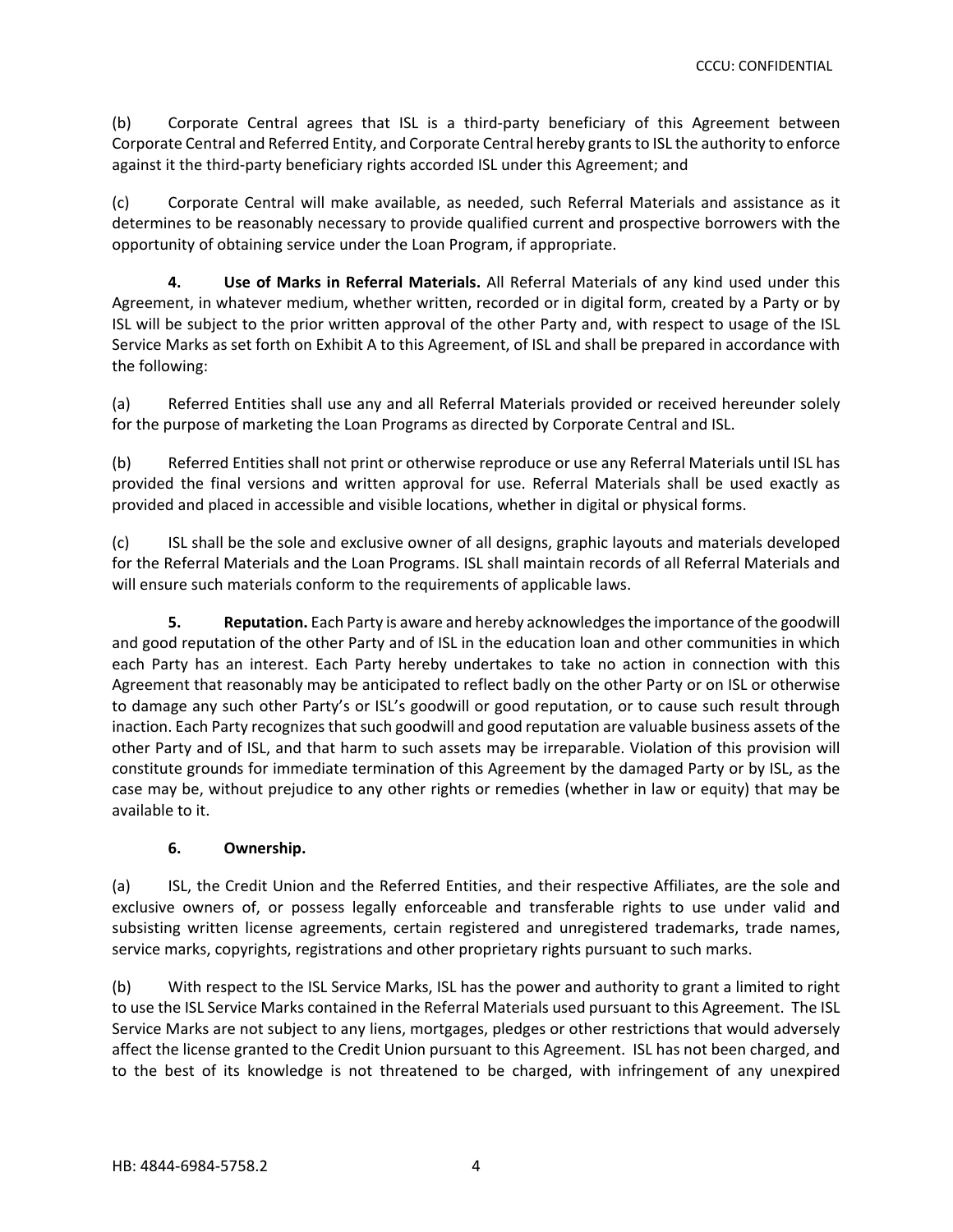trademark, trademark registration, trade name, service mark, copyright, copyright registration or other proprietary right of any other Person.

(c) Each Party shall treat the other Party's marks and Intellectual Property with all required confidentiality and security measures, as reasonably practicable, pursuant to applicable law.

**7. Protection of the Parties' Intellectual Property.** Each Party shall continue to own its Intellectual Property and the applicable rights thereto, provided such property was independently developed or controlled and was not developed jointly by the parties in connection with this Agreement.

#### **8. Proprietary Information.**

(a) Subject to this Section 8, the Parties agree to keep all Proprietary Information provided by any other Party or its Affiliates, or ISL, in strict confidence. Each Party agrees that it will not, without the prior written consent of the Disclosing Party, disclose or permit any other Person access to Proprietary Information except as provided in this Section 8.

(b) Notwithstanding any other provision of this Section to the contrary, a Party may disclose Proprietary Information to:

(i) Auditors, attorneys, accountants, financial advisors, bankers and other consultants and advisors subject, in all cases, to the explicit agreement of the Person to whom such Proprietary Information is provided to be bound by the confidentiality provisions of this Agreement; and

(ii) Regulatory authorities if compelled by law or writ.

(c) In the event that a Receiving Party reasonably believes it is required to disclose any Proprietary Information by law, such Receiving Party shall, to the extent possible, provide the Disclosing Party with prompt written notice of such requirement so that the Disclosing Party may seek a protective order or other appropriate remedy and/or waive the terms of any confidentiality agreement applicable to such Proprietary Information.

(d) In the event of a verified breach of Proprietary Information that is also Customer Information, as defined herein, where such information is accidentally or intentionally accessed, compromised, or exposed (each, a "Security Incident"), the breaching Party will:

(i) Promptly notify the non‐breaching Party and ISL of the Security Incident;

(ii) Reasonably cooperate with the non‐breaching Party and ISL to resolve the Security Incident; and

(iii) Verify it has taken all necessary actions to prevent a recurrence of incidents of the same or similar nature.

**9. Customer Information.** Neither Corporate Central nor ISL will share any nonpublic personally identifiable information of Referred Loan applicants ("Customer Information") with Referred Entity.

**10. License.**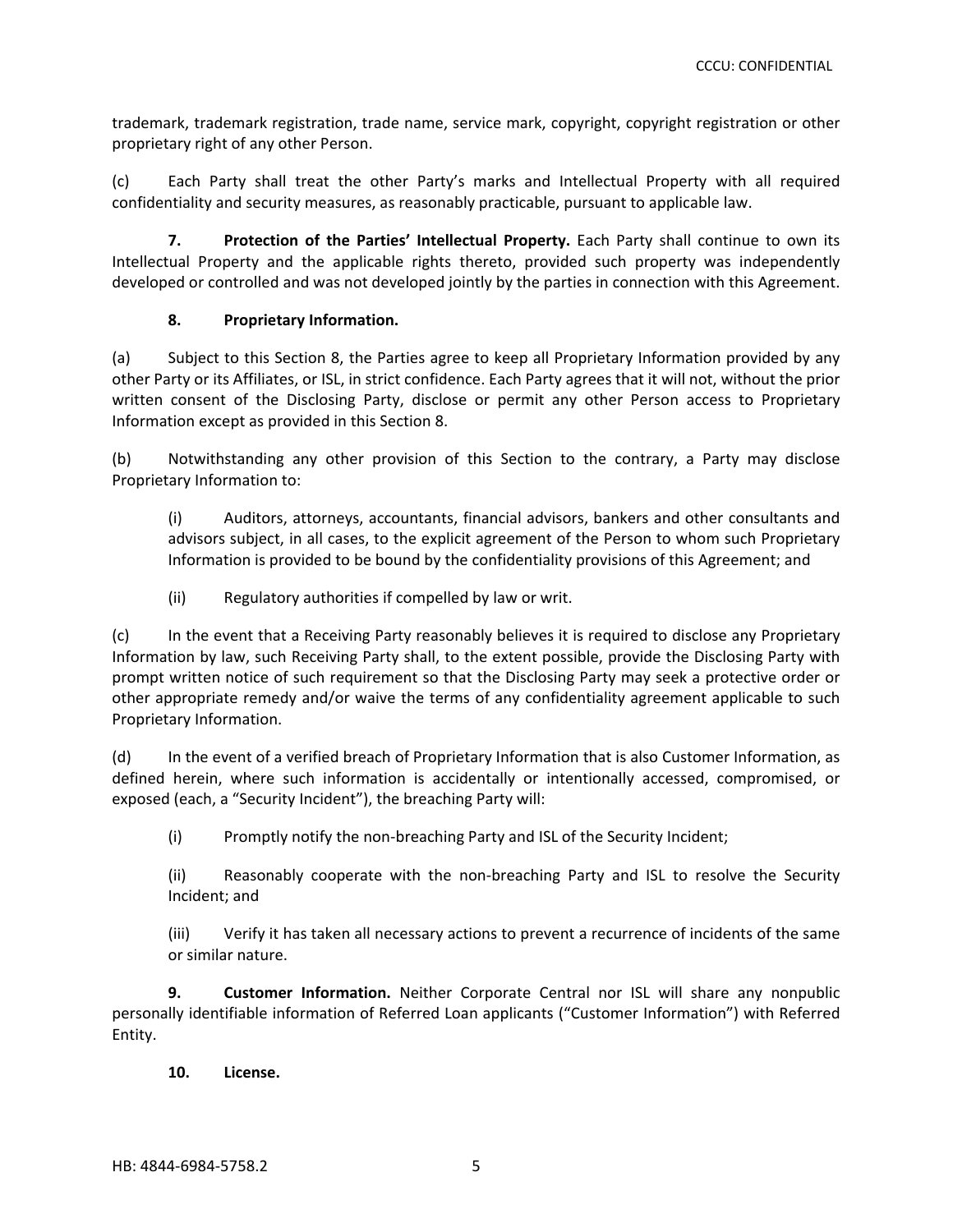(a) ISL has granted to Corporate Central a limited, revocable, non‐exclusive, non‐transferable, non‐ sub licensable (except as such sub-license is authorized by the ISL Agreement) to use the Referral Materials and the ISL Service Marks contained in the Referral Materials solely for the purpose of promoting the Loan Programs as set forth herein. Corporate Central hereby grants a limited sublicense to the use of the Referral Materials and ISL Service Marks to the Referred Entity subject to the same restrictions and limitations of the use of the Referral Materials and ISL Service Marks as applied to Corporate Central and as provided herein.

(b) Any use of the Referral Materials and ISL Service Marks for any purpose other than promoting the Loan Programs is prohibited. ISL retains all rights to the Referral Materials and ISL Service Marks or any copies thereof, improvements or enhancements thereto, or derivative works based thereon, and ISL Service Marks. Except as otherwise specifically set forth in writing, ISL shall be the sole and exclusive owner of all designs, graphic layouts and materials developed in connection with all of the marketing activities contemplated herein.

(c) Revocation of Licenses and Termination Rights. ISL has all rights at its sole discretion to revoke any and all sublicenses granted hereunder in the event of misuse of the Referral Materials or infringement of the ISL Service Marks. ISL shall provide written notice to Corporate Central regarding any such revocation of sublicenses. ISL has the right to immediately terminate this Agreement upon discovery of any Referred Entity misuse and as set forth in the ISL Agreement. This sublicense shall terminate automatically upon the termination of the ISL Agreement between ISL and Corporate Central.

**11. Compensation.** From the referral fee that Corporate Central receives from ISL under the Agreement, Corporate Central shall pay Referred Entity a referral fee equal to 1% of the principal amount funded for each Referred Loan generated as a direct result of a URL from the Referred Entity's Website, that has not been canceled or refunded.

**12. Expenses.** Each Party shall be solely responsible for any and all day‐to‐day costs and expensesincurred in connection with the performance of itsrespective obligations under this Agreement, including, without limitation, web development, creative, printing, e-mailing and mailing expenses, telecommunications, call center and other general administrative costs.

**13. Indemnification by Referred Entity.** Referred Entity will indemnify and hold harmless Corporate Central and its Affiliates, and any of their respective directors, officers, employees, insurers and agents (each, a "**Referred Entity Indemnified Party**"), from and against any Losses, by reason of or resulting from or arising directly or indirectly out of or in connection with: (a) any breach by the Referred Entity or any of its Affiliates, or any of its or their directors, officers, employees or agents, of any representation, warranty, covenant or obligation of the Referred Entity under this Agreement; or (b) any negligent or willful action or inaction of the Referred Entity that forms the basis of any claim against Corporate Central brought by any Referred Entities or borrowers under any Referred Loans made pursuant to the Loan Programs subject to this Agreement. Notwithstanding the foregoing, in no event shall the Referred Entity be obligated under this Section 14 to indemnify, or hold harmless any Corporate Central Indemnified Party for any Losses which shall result from the negligent or willful omissions or acts of such Corporate Central Indemnified Party.

**14. Procedure for Claims.** Whenever a claim shall arise for indemnification under this Agreement the Party or Parties claiming a right to indemnification (the "**Indemnified Party**") shall promptly notify the Party from whom the Indemnified Party is claiming indemnification (the "**Indemnifying Party**") of such claim and, when known, the facts constituting the basis for such claim;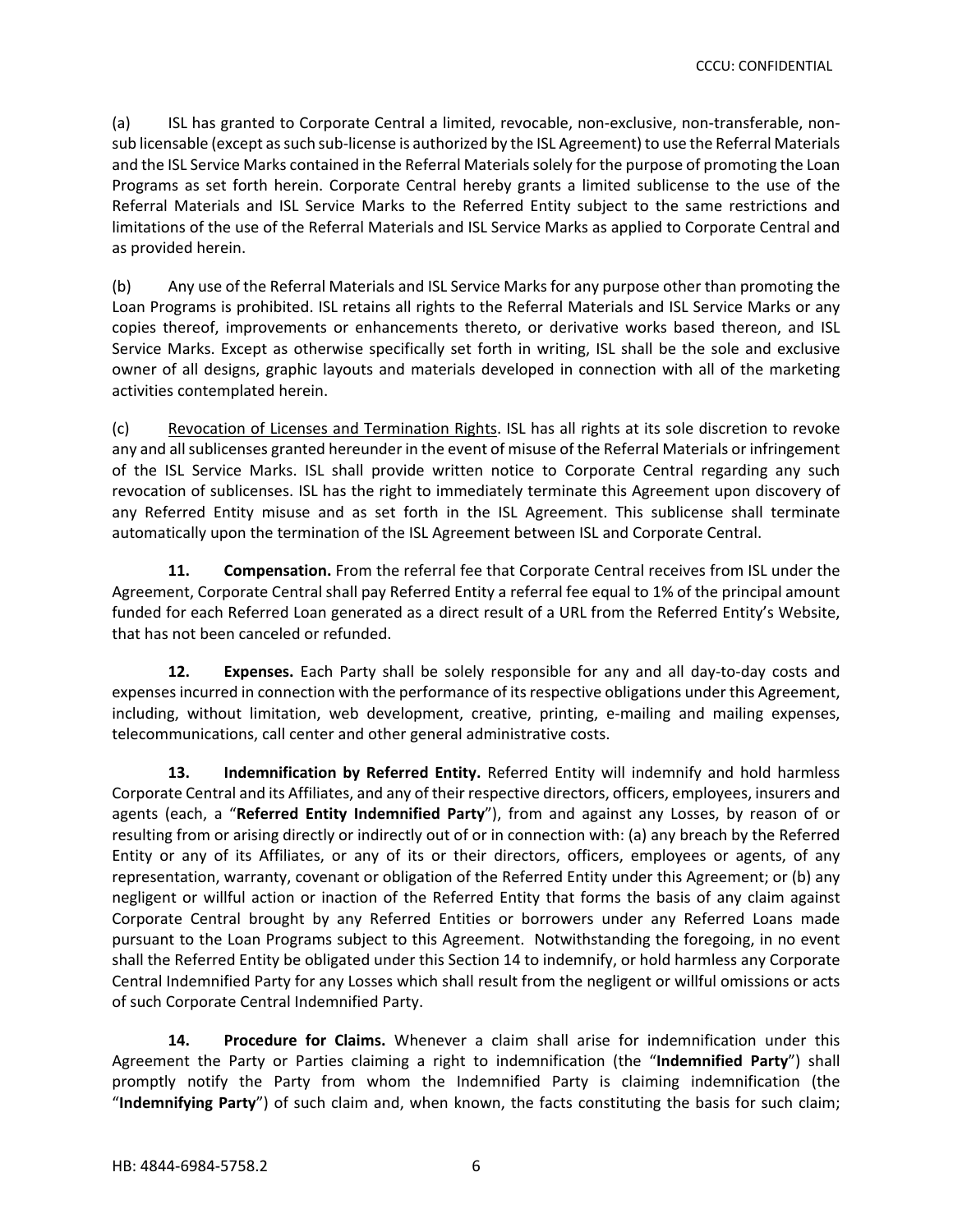*provided, however,* that the failure to notify the Indemnifying Party shall not relieve the Indemnifying Party of any liability that it may have to the Indemnified Party except to the extent the Indemnifying Party demonstrates that it is prejudiced thereby.

## **15. Limitation on Indemnification and Other Claims.**

(a) The indemnification provided for in Sections 13 and 14 shall not cover, and in no event shall any Party hereto be liable for, any indirect, consequential, incidental, exemplary, punitive or special damages or lost profits or revenues ("**Indirect Damages**") claimed by the Indemnified Party, except that the indemnification provided for herein shall cover Indirect Damages for: (i) judgments awarded to third parties; (ii) breaches of this Agreement; (iii) infringement, violation or misappropriation of intellectual property; or (iv) willful, reckless or wanton conduct or gross negligence.

(b) Without limiting their respective rights and obligations as set forth elsewhere in this Agreement, and subject to the procedures for indemnification claims set forth herein, Corporate Central or Referred Entity as an Indemnified Party, as the case may be, will: (i.) act in good faith; (ii.) use commercially reasonable efforts to mitigate any Losses; (iii.) use similar discretion in the use of personnel and the incurring of expenses as the Indemnified Party would use if it were engaged and acting entirely at its own cost and for its own account; and (iv.) consult regularly with the Indemnifying Party regarding the conduct of any proceedings or the taking of any action for which indemnification may be sought.

**16. Governing Law.** The validity, interpretation, construction and performance of this Agreement shall be governed by the laws of the State of Iowa, without giving effect to the principles of conflict of laws, and any actions brought forth pursuant to this Agreement shall be convened in any federal or state courts in the State of Iowa. Each Party waives its right to a jury trial with respect to any action or claim arising out of any dispute in connection with this Agreement, any rights or obligations hereunder or the performance of any such rights or obligations.

**17. Force Majeure.** Neither Party will be liable for delays or failure in performance caused by acts of God, war, strike, labor dispute, work stoppage, fire, telecommunications failure, hardware or software failure or any other cause that is beyond the control of the Party whose performance is delayed or prevented.

**18. Independent Contractors.** The Parties are independent contractors, and no agency, partnership, joint venture, employee‐employer or franchisor‐franchisee relationship is intended or created by this Agreement. Neither Party shall make any warranties or representations on behalf of the other Party.

**19. Notice.** All notices, statements, approvals, consents, requests, or other communications regarding this Agreement shall be in writing and deemed given when delivered, being addressed to either Party at the address set forth in the preamble to this Agreement or as set forth below the signatures of each Party. Either Party may, by notice given hereunder, designate any further or different addresses or update its communications delivery methods from time‐to‐time.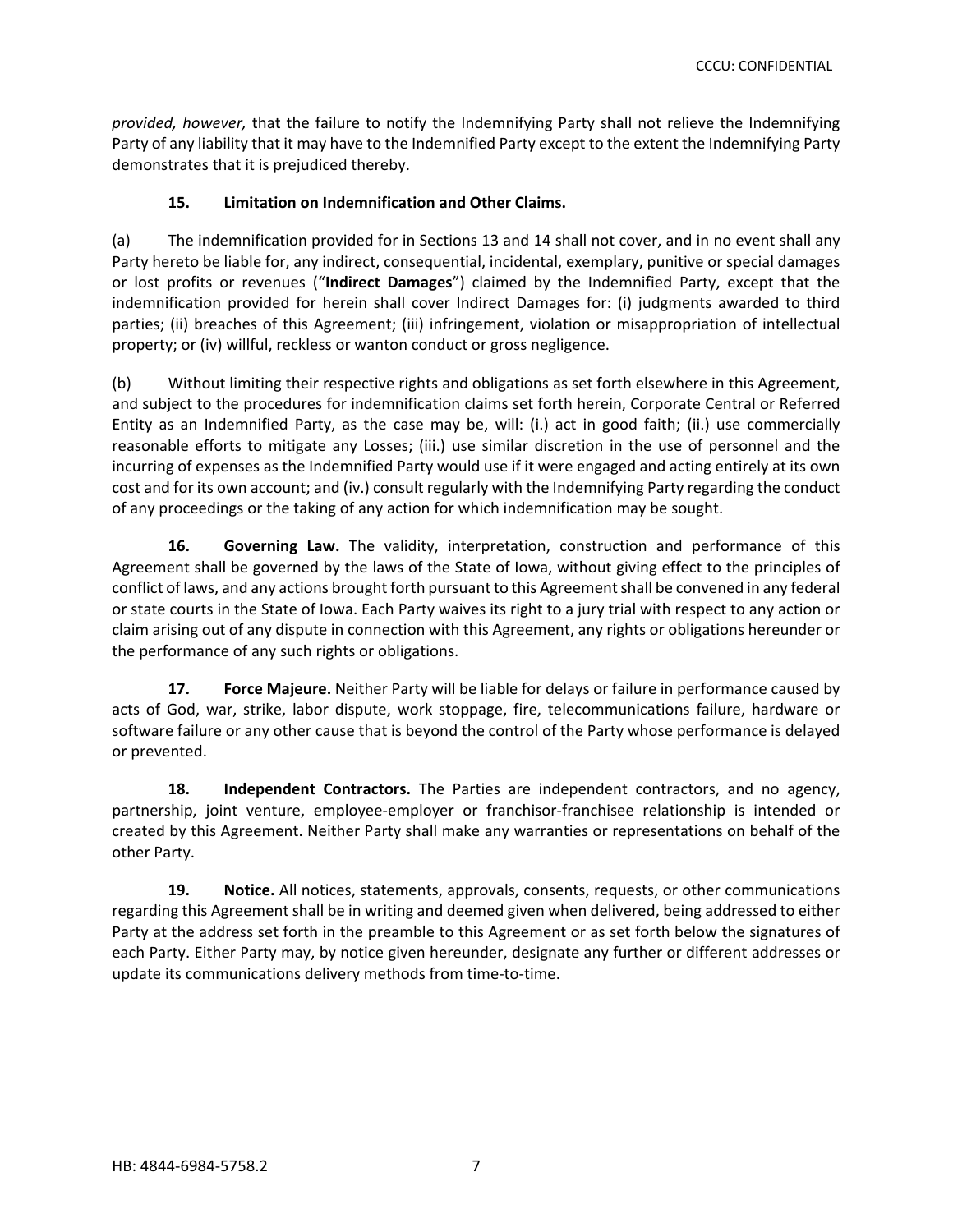#### **If to Credit Union:**

| (Credit Union)    | with a copy to: |  |
|-------------------|-----------------|--|
|                   |                 |  |
|                   |                 |  |
|                   |                 |  |
|                   |                 |  |
| <b>Attention:</b> |                 |  |

#### **If to Corporate Central Credit Union:**

Corporate Central Credit Union 6262 S. Lowell Place Muskego, Wisconsin 53150 Attention: Member Relations

**20. Assignment.** Referred Entity may not assign this Agreement without the prior written consent of Corporate Central and of ISL.

**21. Entire Agreement and Waiver.** This Agreement sets forth the entire understanding and agreement of the Parties, and it supersedes any and all oral or written agreements or understandings between the Parties asto the subject matter of this Agreement. It may be changed only by a writing signed by both of the Parties, and, in the case that such proposed change would affect the third-party beneficiary rights of ISL by ISL. The waiver of a breach of any provision of this Agreement will not operate or be interpreted as a waiver of any other or subsequent breach.

**22. Confidentiality.** "Confidential Information" means all information relating to the Agreement (including the terms of this Agreement), or received by a Party (the "Receiving Party") from the other Party or from ISL (the "Disclosing Party") in the course of performing under the Agreement (including confidential information disclosed by the Disclosing Party which relates to or is owned by its licensors, suppliers, partners, contractors and agents), in whatever form (whether tangible, intangible, electronic, oral or otherwise), including without limitation the terms of this Agreement, technical processes and formulas, source codes, product designs, sales, cost and other unpublished financial information, customer information, product and business plans, projections, marketing data, web and e‐ mail protocols and tracking information, trade secrets, Intellectual Property Rights, technical know-how, methods and procedures for operation, information about employees, marketing strategies, services, customer names, business or technical plans and proposals (in any form), data received from a Party's or from ISL'sservice provider that contains or is derived from any of the foregoing, and any other information relating to this Agreement that is or should reasonably be understood to be confidential or proprietary to the Disclosing Party. The Receiving Party acknowledges and agrees that any and all Confidential Information received by it under this Agreement hereunder is of a confidential, proprietary and/or trade secret nature to the Disclosing Party (or its licensors, suppliers, partners, contractors and agents) and that the Disclosing Party (or its licensors, suppliers, partners, contractors and agents) owns all Intellectual Property Rights in such Confidential Information.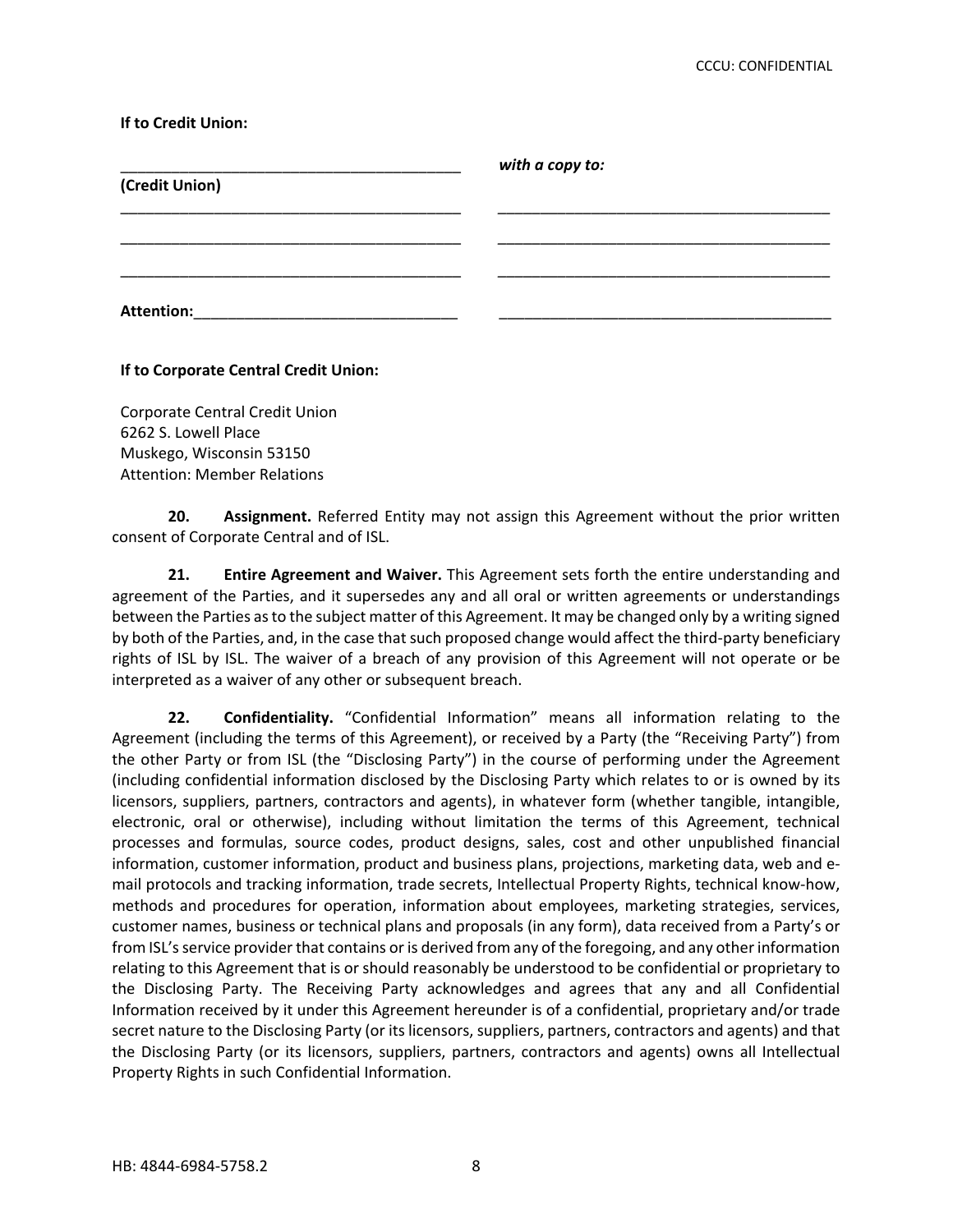The Receiving Party: (a) will protect Confidential Information received hereunder from unauthorized use and disclosure with at least the same degree of care that it utilizes with respect to its own similar proprietary information, but in no event lessthan a reasonable standard of care and use same solely and exclusively in connection with the implementation or enforcement of this Agreement; (b) except as contemplated by this Agreement, may not directly or indirectly disclose, publish, copy, duplicate onto, convey through, or store on any medium such Confidential Information without the Disclosing Party's prior written consent; and (c) will ensure that all copyright, trademark and other proprietary notices affixed to or displayed on such Confidential Information will not be removed or modified and will be reproduced on any copies thereof. The Receiving Party will promptly inform the Disclosing Party of any actual or suspected breach of this Section by it (including its contractors and agents) upon becoming aware of such actual or suspected breach.

The confidentiality provisions of this Section will not apply to any information that the Receiving Party can show: (a) is or subsequently becomes publicly available without breach of any obligation owed to the Disclosing Party; (b) was known to the Receiving Party prior to the Disclosing Party's disclosure of such information to the Receiving Party; (c) became known to the Receiving Party from a source other than the Disclosing Party, and without breach of an obligation of confidentiality reasonably believed to be owed to the Disclosing Party; (d) is independently developed by the Receiving Party without reference to the Disclosing Party's Confidential Information; or (e) is used by the Receiving Party in order to enforce any of its rights, claims or defenses under, or as otherwise contemplated in, this Agreement.

Nothing in this Agreement will be deemed to prevent the Receiving Party from disclosing any Confidential Information received hereunder pursuant to any applicable law, regulation or court order, including, without limitation, the Securities Act of 1933, as amended, and the Securities Exchange Act of 1934, as amended, provided that (a) such disclosure will be limited to the minimum acceptable level of disclosure; (b) the Receiving Party, unless prohibited by law, regulation or court order, will notify the Disclosing Party of the imminent disclosure as soon as is practicable and in all events with sufficient prior notice to allow the Disclosing Party to seek a protective order or otherwise to object; and (c) the Receiving Party will minimize or prevent such disclosure to the maximum extent allowed under applicable law, regulation or court order.

Immediately upon the earlier of the Disclosing Party's request or the termination or expiration of this Agreement for any reason, the Receiving Party will: (a) stop using all Confidential Information of the Disclosing Party then in its possession not under a valid license; (b) erase or destroy all such Confidential Information residing in any computer memory or data storage apparatus; and (c) return to or destroy (at the Disclosing Party's request) to the Disclosing Party all such Confidential Information in tangible form. If requested by the Disclosing Party, the Receiving Party will provide a certification as to its compliance with this Section promptly after such request is made.

The Receiving Party acknowledges that its breach of this Section will cause the Disclosing Party (or its licensors) irreparable injury for which monetary damages will not make the other Party whole. Accordingly, in addition to all other available remedies, the Disclosing Party (or its licensors) will be entitled to equitable or injunctive relief as and where it deems fit in the event of an actual, attempted or threatened breach of any obligation of the Receiving Party (including its contractors and agents) under this Section.

The obligations of confidentiality and limitation of use, disclosure, and accessset forth herein shall survive the termination or expiration of this Agreement for a period of five years from the date of such termination or expiration.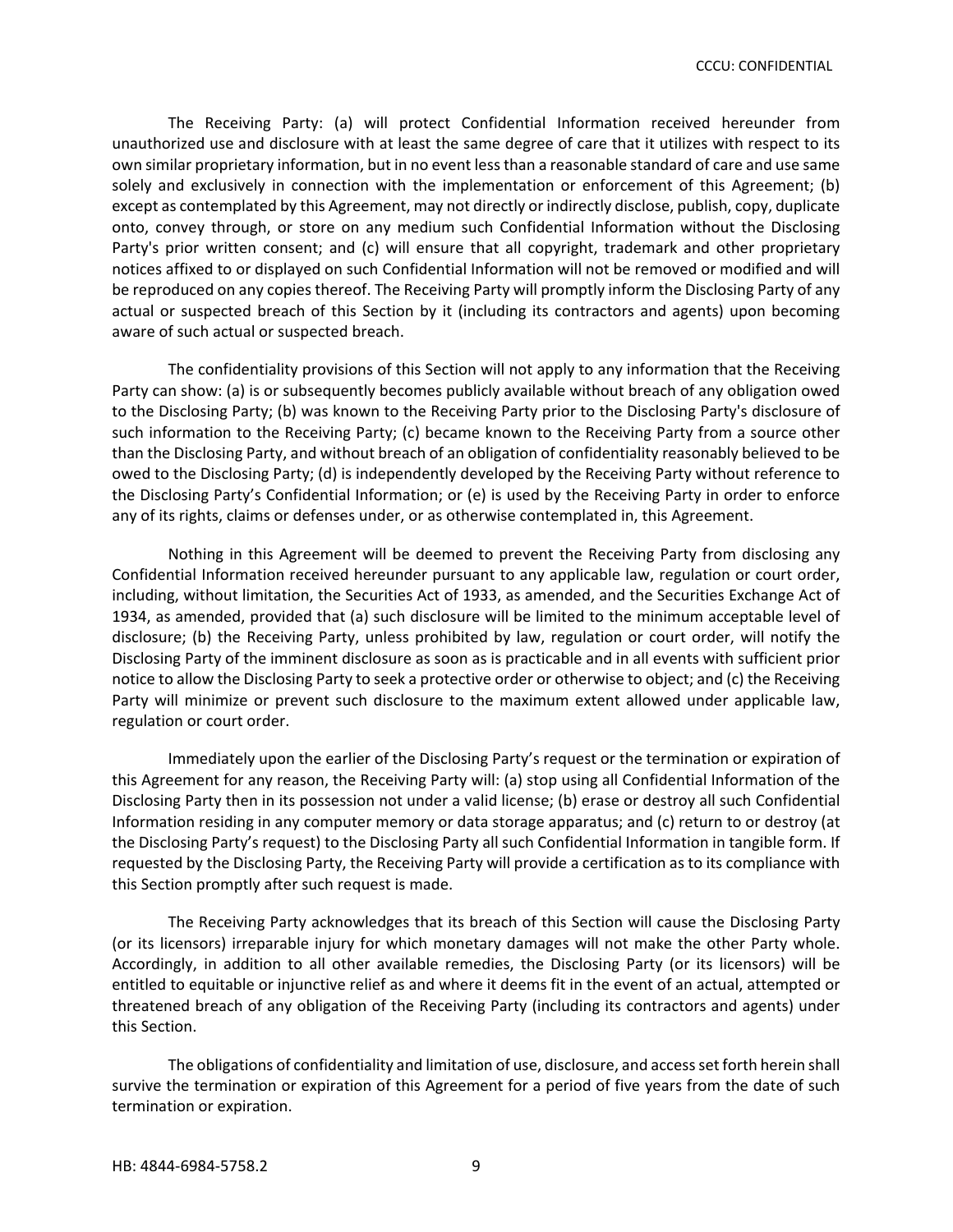**23. CAN‐SPAM Compliance.** The Parties will cooperate with one another and with ISL in connection with compliance with the federal CAN-SPAM Act. In each case where e-mails sent by Referring Entity qualify as multi-sender e-mails for purposes of CAN-SPAM compliance, the Parties hereby designate Referred Entity as the Sender. This designation does not, however, alter ISL's right to review, approve and control the use of all ISL Content (Referral Materials) and Marks in accordance with the other provisions of this Agreement.

**24. Term; Termination.** Unless otherwise terminated early pursuant to other provisions of this Agreement, this Agreement shall continue in force for so long as the Agreement remains in force. Referred Entity may terminate this Agreement at any time by providing sixty (60) days written notice to Corporate Central Credit Union. Upon termination of the Agreement, all rights of the Parties to use any of the ISL Service Marks shall terminate automatically, without any further action of the Parties or of ISL.

**25. Execution; Counterparts.** This Agreementshall become valid and binding upon the Parties only upon execution by their respective duly authorized representatives. The Agreement may be executed in counterparts, each of which shall be deemed an original, but all of which, when taken together, shall constitute one original document.

**26. Survival.** The terms of Sections 4, 5, 6, 7, 11, 12, 13, and 19, and any other Sections which by their nature are intended to extend beyond termination, shall survive termination of this Agreement for any reason.

IN WITNESS WHEREOF, each of the Parties, by its duly authorized representative, has executed this Referral Agreement as of the date first written above.

| <b>Corporate Central Credit Union</b> | <b>CREDIT UNION</b><br><u> 1999 - Johann Harry Harry Harry Harry Harry Harry Harry Harry Harry Harry Harry Harry Harry Harry Harry Harry Harry Harry Harry Harry Harry Harry Harry Harry Harry Harry Harry Harry Harry Harry Harry Harry Harry Harry Ha</u> |  |
|---------------------------------------|-------------------------------------------------------------------------------------------------------------------------------------------------------------------------------------------------------------------------------------------------------------|--|
|                                       |                                                                                                                                                                                                                                                             |  |
|                                       |                                                                                                                                                                                                                                                             |  |
|                                       |                                                                                                                                                                                                                                                             |  |
|                                       | Date: ____________________________                                                                                                                                                                                                                          |  |